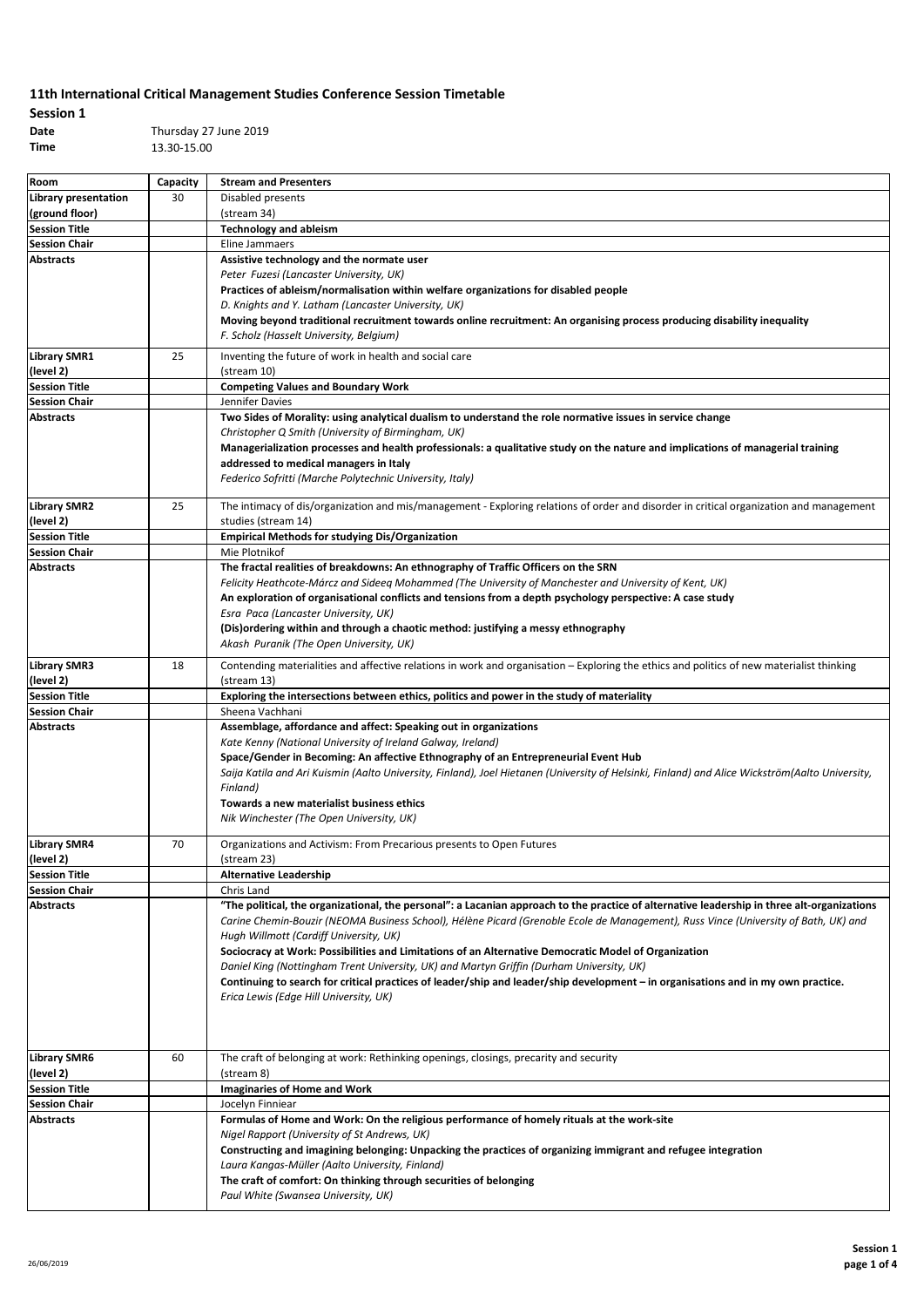## **Session 1**

**Date** Thursday 27 June 2019 **Time** 13.30-15.00

| Room                                     | Capacity | <b>Stream and Presenters</b>                                                                                                                                              |
|------------------------------------------|----------|---------------------------------------------------------------------------------------------------------------------------------------------------------------------------|
| <b>Library SMR7</b>                      | 36       | Dispossessed Presents, Open Futures: Deconstructing narratives of developmentalism and modernization                                                                      |
| (level 2)                                |          | (stream 19)                                                                                                                                                               |
| <b>Session Title</b>                     |          | Setting the scene/Challenges of/for management knowledge                                                                                                                  |
| <b>Session Chair</b>                     |          | Tim Butcher                                                                                                                                                               |
| <b>Abstracts</b>                         |          | Mapping postcolonial approaches to Critical Management Studies                                                                                                            |
|                                          |          | Charles Barthold, Alexandra Bristow, Tim Butcher and Marco Distinto (The Open University, UK)                                                                             |
|                                          |          | Decoloniality, modernization and development: the three waves in Brazil                                                                                                   |
|                                          |          | Amon Barros (FGV-EAESP, Brazil) and Sergio Wanderely (Universidade do Grande Rio, Brazil)                                                                                 |
|                                          |          | Empowerment through organizations as cooptation or emancipation? A critical analysis of the construction of empowerment as an                                             |
|                                          |          | organizational responsibility                                                                                                                                             |
|                                          |          | Laure Léglise (Université de Paris-Dauphine, France)                                                                                                                      |
| <b>CMR 01</b>                            | 50       | Undermining the Fortresses of Socioeconomic Disparities Through Critical Accounting and Management Research                                                               |
| (ground floor)                           |          | (stream 33)                                                                                                                                                               |
| <b>Session Title</b>                     |          | On the ramifications of neoliberalism                                                                                                                                     |
| <b>Session Chair</b>                     |          | Yves Gendron                                                                                                                                                              |
| <b>Abstracts</b>                         |          | The mundane accounting roots of the neoliberalisation of European states: National accounting and the logic of competition in the                                         |
|                                          |          | <b>Economic and Monetary Union</b>                                                                                                                                        |
|                                          |          | Damien Piron (University of Liège, Belgium)                                                                                                                               |
|                                          |          | Habitus as a form of resistance to neoliberal assumptions: Reflections and evidence about the Brazilian judiciary                                                         |
|                                          |          | Rosenery Loureiro Lourenco (Universidade Estadual de Mato Grosso do Sul, Brazil) and Fernanda Filqueiras Sauerbronn (Universidade                                         |
|                                          |          | Federal do Rio de Janeiro, Brazil)                                                                                                                                        |
|                                          |          | The death of calculation                                                                                                                                                  |
|                                          |          | Charlotta Bay, Bino Catasús, Andreas Sundström and Fredrik Svärdsten (Stockholm University, Sweden)                                                                       |
| <b>CMR 11</b>                            | 70       | Critical accounting studies                                                                                                                                               |
| (level 1)                                |          | (stream 3)                                                                                                                                                                |
| <b>Session Title</b>                     |          | Gender, power struggles, and ethnic inequalities                                                                                                                          |
| Chair                                    |          | Jill Atkins                                                                                                                                                               |
| <b>Abstracts</b>                         |          | Accounting for Transgenders: Khwajasira Community in Pakistan                                                                                                             |
|                                          |          | Muhammad Junaid Ashraf (Lahore University of Management Sciences, Pakistan), Daniela Pianezzi (The University of Essex, UK) and Aqeel                                     |
|                                          |          | Awan (Lahore University of Management Sciences, Pakistan)                                                                                                                 |
|                                          |          | Gender as a category of study in accounting academic research                                                                                                             |
|                                          |          | Silvia Pereira de Castro Casa Nova (Universidade de São Paulo, Brazil), Ruth Alejandra Patiño and Mary Analí Vera-Colina (Universidad                                     |
|                                          |          | Nacional de Colombia, Colombia), Gloria Milena Valero Zapata (Universidad Santo Tomás, Colombia) and João Paulo Resende de Lima                                           |
|                                          |          | (Universidade de São Paulo, Brazil)                                                                                                                                       |
|                                          |          | Women in accounting academy: from marginalization to affective solidarity through networking                                                                              |
|                                          |          | Mary Analí Vera-Colina (Universidad Nacional de Colombia, Colombia), Elisabeth de Oliveira Vendramin (Universidade Fderal de Mato                                         |
|                                          |          | Grosso do Sul, Brazil), João Paulo Resende de Lima and Silvia Pereira de Castro Casa Nova (Universidade de São Paulo, Brazil)                                             |
|                                          |          |                                                                                                                                                                           |
|                                          |          |                                                                                                                                                                           |
| <b>CMR 15</b>                            | 70       | Critical organizational history                                                                                                                                           |
| (level 1)                                |          | (stream 9)                                                                                                                                                                |
| <b>Session Title</b>                     |          | Gender, Diversity and History Making 1                                                                                                                                    |
| <b>Session Chair</b><br><b>Abstracts</b> |          | <b>Albert Mills</b>                                                                                                                                                       |
|                                          |          | Gendered Power Relations and Conscious-Raising: Reading Between the Lines of Canadian Newspapers<br>Jennifer Cherneski (Norhtern Alberta Institute of Technology, Canada) |
|                                          |          | Gendered Space 'Histories': The Women of Alouette I and II                                                                                                                |
|                                          |          | Stefanie Ruel and Linda Dyer (Concordia University, Canada) and Albert Mills (St Mary's University, Canada)                                                               |
|                                          |          | 'We are the tools': An ANTi-History unboxing of the 'boys' toys challenge' for innovation studies.                                                                        |
|                                          |          | Ryan T. MacNeil (Acadia University, Canada)                                                                                                                               |
|                                          |          |                                                                                                                                                                           |
| <b>Wilson D Beech</b><br>(level 1)       | 32       | Political parties: organising for change?<br>(stream 28)                                                                                                                  |
| <b>Session Title</b>                     |          | <b>Political parties</b>                                                                                                                                                  |
| <b>Session Chair</b>                     |          | <b>Emil Husted</b>                                                                                                                                                        |
| <b>Abstracts</b>                         |          | Autonomist leadership in Valparaiso Citizen Movement                                                                                                                      |
|                                          |          | Nicolás Contreras, Pablo Navarro Almarza, Camila Pastén, Janinne Saez and Guillermo Rivera Aguilar (Pontificia Universidad Católica de                                    |
|                                          |          | Valparaíso, Chile)                                                                                                                                                        |
|                                          |          | The paradox of organizing for political change within the scene of power: The case of the "yellow jackets"                                                                |
|                                          |          | Marjan De Coster (Hasselt University and University of Leuven, Belgium) and Patrizia Zanoni (Hasselt Unviersity, Belgium and Utrecht                                      |
|                                          |          | University, The Netherlands)                                                                                                                                              |
|                                          |          | Political parties and organization studies                                                                                                                                |
|                                          |          | Emil Husted (Copenhagen Business School, Denmark), Mona Moufahim (University of Stirling, UK) and Martin Fredriksson (Linköping                                           |
|                                          |          | University, Sweden)                                                                                                                                                       |
|                                          |          |                                                                                                                                                                           |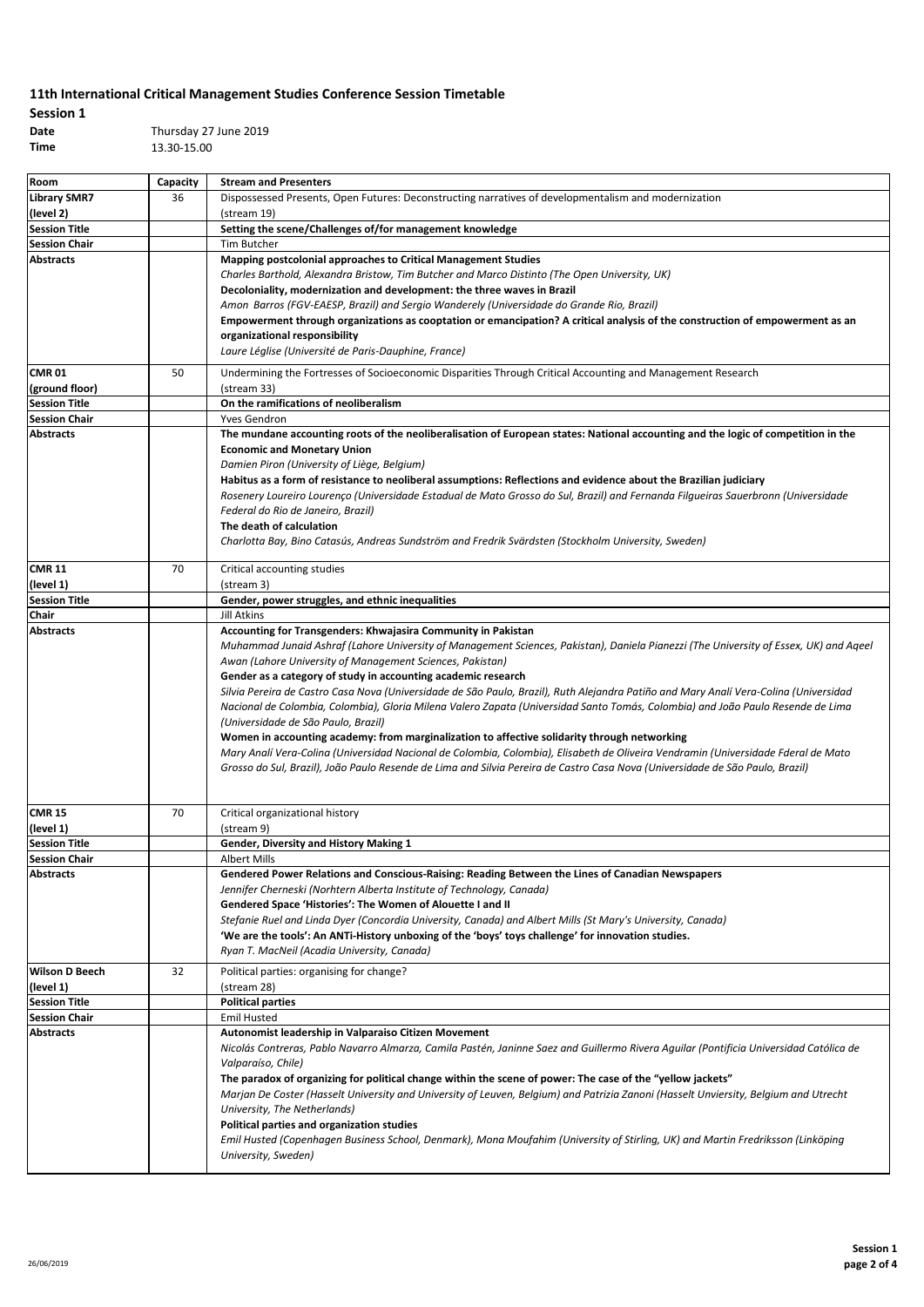# **Session 1**

**Date** Thursday 27 June 2019 **Time** 13.30-15.00

| Room                       | Capacity | <b>Stream and Presenters</b>                                                                                                                                                             |
|----------------------------|----------|------------------------------------------------------------------------------------------------------------------------------------------------------------------------------------------|
| <b>Wilson D Hazel</b>      | 24       | Academic failure': Challenging how academic career success is understood, and imagining alternatives                                                                                     |
| (level 1)                  |          | (stream 32)                                                                                                                                                                              |
| <b>Session Title</b>       |          | <b>Gendered narratives of success</b>                                                                                                                                                    |
| <b>Session Chair</b>       |          | Angelika Schmidt                                                                                                                                                                         |
| <b>Abstracts</b>           |          | Inequality in UK Academia: the interaction of gender, identity, discipline and job role on progression                                                                                   |
|                            |          | Carol Woodhams (University of Surrey, UK), Grzegorz Trojanowski (University of Exeter, UK)                                                                                               |
|                            |          | An Alternative to the Dominant Narrative of Academic Career Success: A Case Study on How Gender Identity Matters in Defining                                                             |
|                            |          | Women's Career Success in Sri Lankan Academia                                                                                                                                            |
|                            |          | Vasana Kaushalya and Ramanayake Ukkubanda (University of Sri Jayewardenepura, Sri Lanka)                                                                                                 |
|                            |          | On the outside and trying to get in: women early career academics with a migration background and 'success'                                                                              |
|                            |          | Ian Towers and Farzaneh Zoghi (SRH Hochschule Berlin, Germany)                                                                                                                           |
| <b>Wilson D Holly</b>      | 45       | Critical Entrepreneurship Studies: Destabilizing and Transgressing Mainstream Entrepreneurship                                                                                           |
| (level 1)                  |          | (stream 15)                                                                                                                                                                              |
| <b>Session Title</b>       |          | <b>Entrepreneurship and popular discourse</b>                                                                                                                                            |
| <b>Session Chair</b>       |          | <b>Caroline Essers</b>                                                                                                                                                                   |
| <b>Abstracts</b>           |          | Entrepreneurship meanings and practices: In a sex-segregated societies                                                                                                                   |
|                            |          | Hadil Al-Moosa (University of Bedfordshire, UK) and Caroline Essers (Radboud University Nijmegen, The Netherlands)                                                                       |
|                            |          | Critical representations of entrepreneurship through the discourse of entre-tainment reality television programming                                                                      |
|                            |          | Jehana Copilah-Ali (Newcastle University, UK)                                                                                                                                            |
|                            |          | Critical Discourse Analysis on the pro-MSMEs and entrepreneurship policies in Brazil after redemocratization<br>Rene Jose Rodrigues Fernandes and Mario Aquino Alves (FGV-EAESP, Brazil) |
|                            |          |                                                                                                                                                                                          |
| <b>Wilson D Hornbeam</b>   | 34       | Problematising the Recolonization of Decolonial Scholar-Activism: Whiteness, Neoliberalization and the Threat of Co-optation within the                                                  |
| (level 1)                  |          | New Spirit of Liberal Openness                                                                                                                                                           |
|                            |          | (stream 17)                                                                                                                                                                              |
| <b>Session Title</b>       |          | Decolonial thinking and practice                                                                                                                                                         |
| <b>Session Chair</b>       |          | Jenny K Rodríguez                                                                                                                                                                        |
| Abstracts                  |          | A Freirian Approach to Decolonial Scholarship: Avoiding The Narcisus' Curse                                                                                                              |
|                            |          | Maria Fernanda Rios Cavalcanti (FGV EAESP and PUC Campinas, Brazil)                                                                                                                      |
|                            |          | The role of technics in a fragmented territory: Contributions of the geographer Milton Santos to Organization Studies                                                                    |
|                            |          | Daniel S. Lacerda (Universidade Federal do Rio Grande do Sul, Brazil)                                                                                                                    |
|                            |          | A "soft power" rhetoric: a post-colonial view of the PEC-G program in Brazil                                                                                                             |
|                            |          | Ana Flávia Lima, Cintia Rodrigues de Oliveira Medeiros and Nathália Franqueiro (Universidade Federal de Uberlândia, Brazil)                                                              |
| <b>Wilson D Yew</b>        | 24       | The making of an ECR: What does it take to be an ECR today?                                                                                                                              |
| (level 1)                  |          | (stream 24)                                                                                                                                                                              |
| <b>Session Title</b>       |          | n/a                                                                                                                                                                                      |
| <b>Session Chair</b>       |          | Shalini Vohra and Lauren Crabb                                                                                                                                                           |
| <b>Abstracts</b>           |          | Struggling with the ideal researcher identity in a leading Hungarian Business School                                                                                                     |
|                            |          | Andrea Toarniczky, Andrea Juhászné Klér, Zsuzsanna Kun, Éva Vajda, Vanda Harmat and Boglárka Komáromi (Corvinus University of                                                            |
|                            |          | Budapest, Hungary)                                                                                                                                                                       |
|                            |          | <b>Open Discussion</b>                                                                                                                                                                   |
|                            |          | led by Shalini Vohra (Sheffield Hallam University, UK) and Lauren Crabb (Coventry University London, UK)                                                                                 |
|                            |          |                                                                                                                                                                                          |
| Wilson A MR12<br>(level 2) | 20       | Big data<br>(stream 4)                                                                                                                                                                   |
| <b>Session Title</b>       |          | Theoretical approaches to digital interventions and equality                                                                                                                             |
| <b>Session Chair</b>       |          | Mayra Ruiz Castro                                                                                                                                                                        |
| Abstracts                  |          | Athena or Hydra? Examining potential promises and perils of data analytics in management with a Bourdieusian frame                                                                       |
|                            |          | Elisabeth Anna Guenther (Alpen-Adria-Universität Klagenfurt, Austria and Vienna University of Economics and Business, Austria) and Anne                                                  |
|                            |          | Laure Humbert (Oxford Brookes University, UK)                                                                                                                                            |
|                            |          | An ethnography of an algorithm of care in the labour market.                                                                                                                             |
|                            |          | Tom Boland and Ray Griffin (Waterford Institute of Technology, Ireland)                                                                                                                  |
| MYB 1                      | 36       | Creaturely Ethics, Poetics and Critical Animal Studies                                                                                                                                   |
| (ground floor)             |          | (stream 16/36)                                                                                                                                                                           |
| <b>Session Title</b>       |          | How to organize with animals: historical and contemporary and historical perspectives                                                                                                    |
| <b>Session Chair</b>       |          | M. Anne Hamilton-Bruce                                                                                                                                                                   |
| <b>Abstracts</b>           |          | Academia for Animals: Towards an anti-speciesist university                                                                                                                              |
|                            |          | Matthew Cole (The Open University, UK)                                                                                                                                                   |
|                            |          | Humans as horses                                                                                                                                                                         |
|                            |          | David Weir (York St John University)                                                                                                                                                     |
|                            |          | Ethical entanglements of companionship in play                                                                                                                                           |
|                            |          | Petra Falin and Soile Veijola (University of Lapland, Finland)                                                                                                                           |
|                            |          | Gleaning the glossaries of lean culture [Poster]                                                                                                                                         |
|                            |          | Natalie Joelle (Birbeck, University of London, UK)                                                                                                                                       |
|                            |          |                                                                                                                                                                                          |